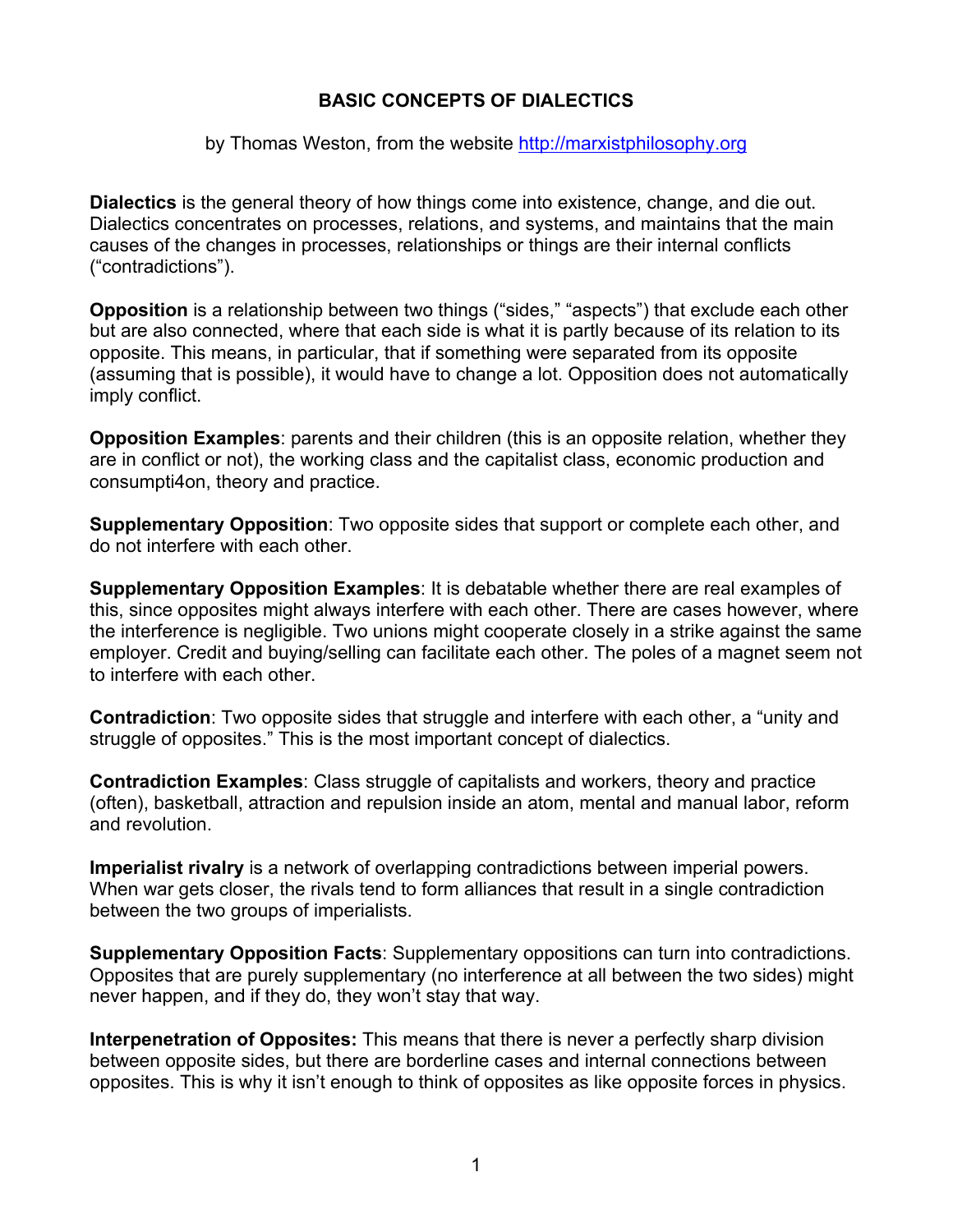**Interpenetration Examples**: The capitalist state and the capitalist economy are opposites, but U. S. Treasury officials are often Wall Street bankers. There is no sharp border between the working class and the lower levels of the capitalist class. In physics, changes in either the electrical field or the magnetic field will cause the other to change.

**Dominant Side**: Opposites usually have a dominant side, a side that has greater influence or power.

**Dominant Side Examples:** When children are young, parents dominate in the parent-child relation. The capitalist class dominates the working class (for now). Attraction dominates repulsion in the nucleus of an atom, unless it is radioactive. The capitalist class dominates the state. Question: how about the relation between thinking and material reality?

**Transition into the Opposite**: Typically this means (1) the dominant side shifts in an opposition, but sometimes it means that (2) something is taken over from the opposite side. Usually expressed this way: "*Under certain conditions*, something will turn into its opposite." Not really a law, since the necessary conditions might never come about, but this is a common phenomenon.

**Transition Examples**: (1) Dominant side shifts: Parents grow old and their children make decisions for them. Revolution can make the working class dominant over the capitalist class, as in the October Revolution in Russia. Revolutionaries and communist parties sometimes turn into enemies of the working class, become revisionist. (2) Something is taken over from its opposite: Practice turns into theory, and theory turns into practice. As the result of a big debate in Chinese Marxist philosophy, Mao Zedong said that in appropriate conditions, thought turns into reality (by the action of political movements, for example), and reality turns into thought (as the result of learning from experience).

A **system or process** is made up of overlapping opposites. Some opposites in the capitalist system: working class vs. capitalist class, state vs. economy. In the economy: production vs. consumption, production vs. distribution, the real economy vs. finance and banking. Between states: alliances and rivalries. All of these opposites are contradictory, at least most of the time.

**Contradictions Develop:** *Development* of a contradiction means the two sides become more clearly distinguished and their struggle becomes more intense. Development takes place at different rates in different contradictions at different times. If there are any contradictions that don't develop at all, they are quite rare.

**Examples of Development of Contradictions:** Disagreements in a marriage can increase to the point that no reconciliation is possible. In the Euro crisis of 2011-2012, the contradiction between the debts of the Greek government (and other debt-heavy states) and the future income to pay those debts steadily increased. The costs of refinancing the debt grew because debt holders realized that there was a high risk of default, and therefore demanded higher interest rates.

**Resolution of Contradictions**: Most contradictions do not last forever. They develop, and the conflict between their two sides becomes so intense that they cannot both continue to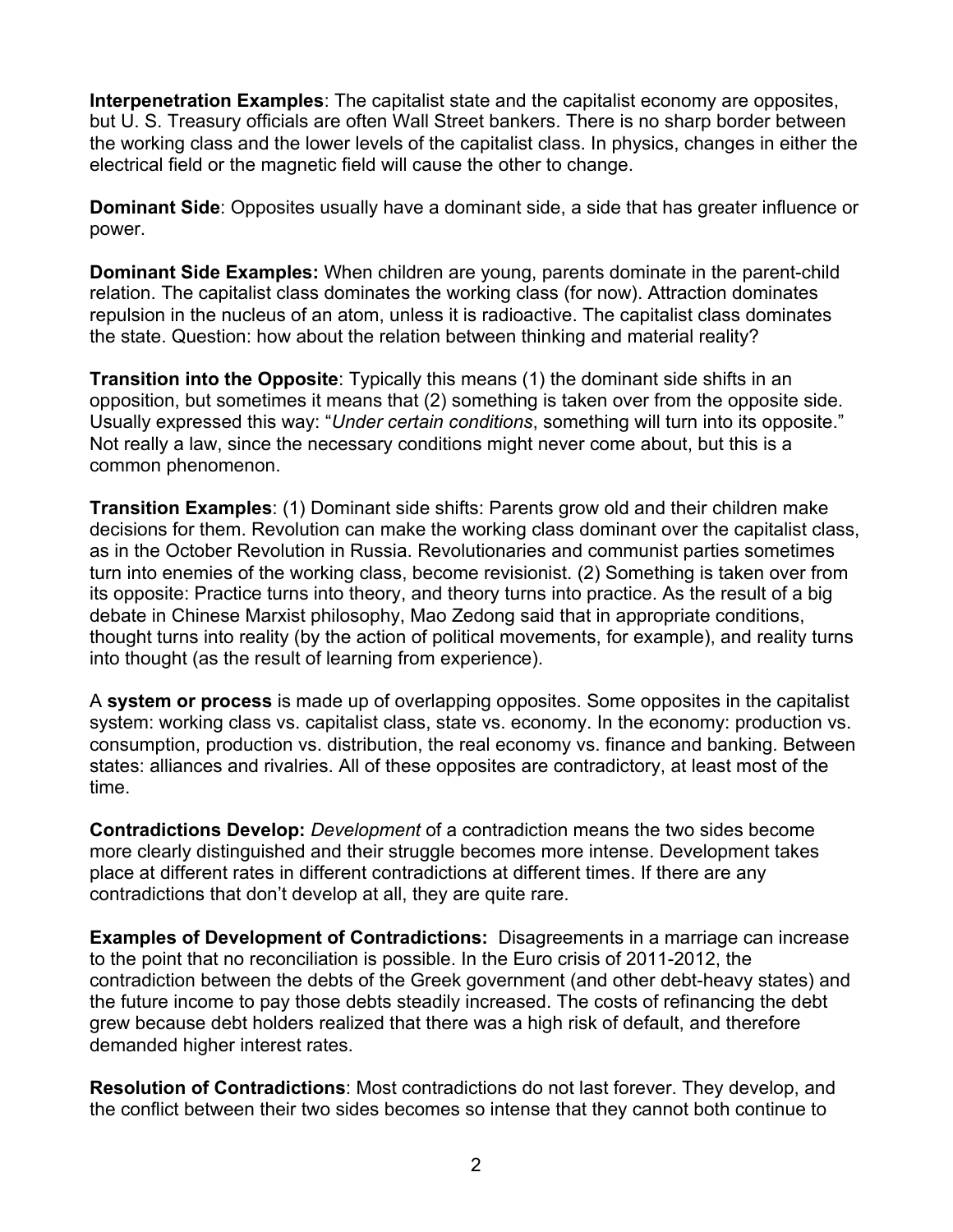exist. The result is the destruction of one side (or both sides), which ends the contradiction, but produces new contradictions.

Marxists have sometimes called this process "synthesis," but this is not a good term, since it suggests merging, rather than the victory of one side. Mao Zedong said "Synthesis is just the completed development of one side, the elimination of one side, and the resolution of the contradiction," which is the right idea, despite the terminology (conversation with Ai Siqi, June 1964).

**"Antagonistic" and "Non-Antagonistic" Contradictions:** This bogus distinction was part of the dialectic thought of the socialist countries, beginning about 1930. "Non-antagonistic" contradictions were supposed to be ones that die out without becoming more intense or destroying either side of the contradiction. Historical experience shows that this did not happen in the socialist states. Their internal contradictions became intense and destroyed the socialist system. This distinction should be rejected outright, rather than saying that all contradictions are antagonistic.

**Contradictions Among the People** and **Contradictions with the Enemy**: This is an important distinction which is not the same the supposed distinction between antagonistic and non-antagonistic contradictions. The methods for resolving contradictions within a collective are not the same as those for resolving contradictions between that collective and its enemies, even if both tend to become more intense. Mao's error was to say that the "among the people" contradictions are "non-antagonistic," that is, don't tend to become more intense, which is false. Fighting to eliminate wrong ideas and actions inside a collective is not usually the same thing as defeating particular people, showing them up or kicking them out.

**Quality and Quantity**: Dialectical contradiction is the *central concept* of dialectical philosophy. Dialectics also has other laws that help explain what happens in processes that are driven forward by contradictions. A **quantity** is a property that can be more or less, and usually can be measured in numbers, like temperature, age, hourly wage, rate of profit, amount of leaflets distributed, etc. A **quality** is a property that is either present or not present, and does not come in degrees, like being square, beautiful, green, unemployed, at war, etc.

## **Qualitative Change and Quantitative Change**

Change of *quantity* usually goes through intermediate stages. Change of *quality* can often happen quickly, without going through intermediate stages. When you heat water, its temperature (a quantity) gradually increases. At a certain temperature bubbles suddenly appear and boiling starts. The change from not-boiling to boiling is a qualitative change. General principle: If quantitative change continues far enough, it will produce a qualitative change.

**Quantity and Quality Examples**: Intensification of imperialist rivalry leads to war, increasing distribution of political literature can make a qualitative political change in a workplace, growth of the working class movement can shift the main contradiction in the world from imperialist vs. imperialist to workers vs. capitalists.

**Note:** Contradiction is more important than qualitative change. It is a mistake in dialectics to emphasize qualitative change and play down contradiction. Both Trotsky and Bukharin did this, and despite his misleading "contradiction" terminology so did Althusser.